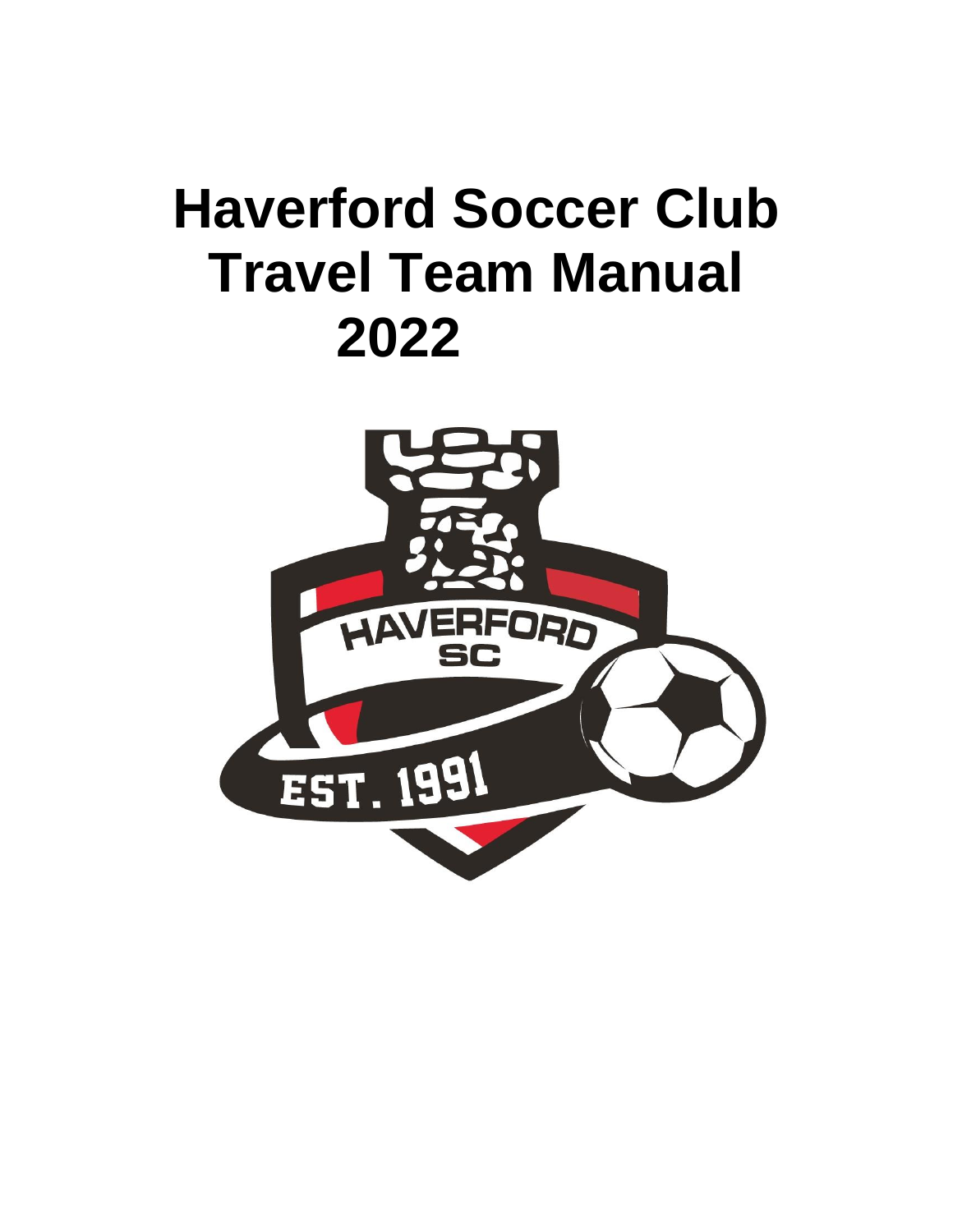# **Table of contents**

- 1. Introduction
- 2. Haverford Soccer Club Mission and Philosophy
- 3. Child Protection Laws and Clearances for Eastern Pennsylvania Youth Soccer
- 4. Online Concussion Training
- 5. Player Development
- 6. Organizational Structure
- 7. Travel Team Player Registration Fee's and Uniform Costs
- 8. The Role of the Head Coach
- 9. The Role of the Assistant Coach
- 10. The Role of the Team Manager
- 11. Tryouts
- 12. Team Commitments
- 13. Training and Player Commitment
- 14. Playing Time
- 15. Referee Fees
- 16. Communication
- 17. Tournaments<br>18. State Cups
- **State Cups**
- 19. Use of Club and Secondary Players
- 20. Travel Team Meetings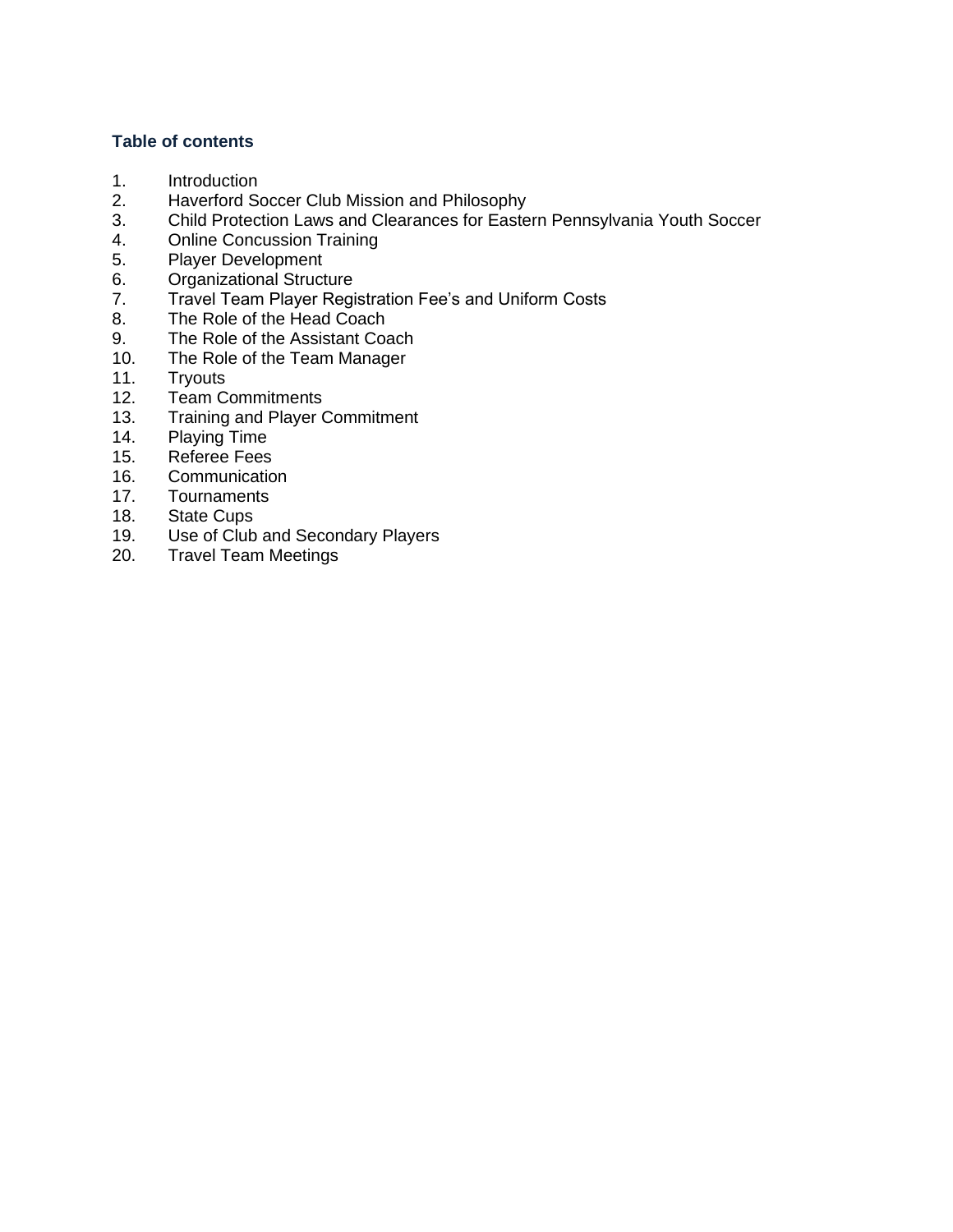# **1. Introduction**

Thank you for supporting Haverford Soccer Club (HSC).

At HSC we strive to provide the best possible environment for your children. Within this manual we have set forward several expectations and guidelines for players, parents and coaches. By achieving a core standard within the club, we guarantee you and your child will truly enjoy your HSC soccer experience.

Please take the time to read and understand the concepts in the handbook, as well as consistently taking the time to consider the topics, when you wear the HSC uniform or support your child.

We hope you have a great soccer season, education and overall positive impression of the club and its coaches.

#### *HSC Positions relative to Travel Players*

*Monica Durfee - President*

*Bob Burd – VP Travel*

*Bob Burd – VP for Fields and Facilities*

*Greg Wiedeman – VP Administration* 

*Jessica McKenzie- Travel Administrator/ Fields and Facilities Coordinator*

*Ben Davey - Academy (U7/U8)* 

*Jessica McKenzie – Referee's Money(Fall Season)*

*\*\*TBD- Director of Coaching*

# **2. Haverford Soccer Club Mission Statement and Philosophy**

The Haverford Soccer Club exists to promote youth soccer and the sport of soccer generally. The club is committed to increasing participation in and exposure to the game by providing a variety of organized activities in a positive environment. The precepts of fair play, sportsmanship, teamwork and the development of character serve as the foundation for all programs offered by HSC. It is the underlying goal of the organization that the game of soccer provides an excellent forum in which these values can be instilled in our youth. Every HSC member desire to enjoy the game, have fun and make lasting friendships.

The club aims to follow the guidelines below:

• Winning is a competitive benchmark to measure progress but it is not the sole determiner of success.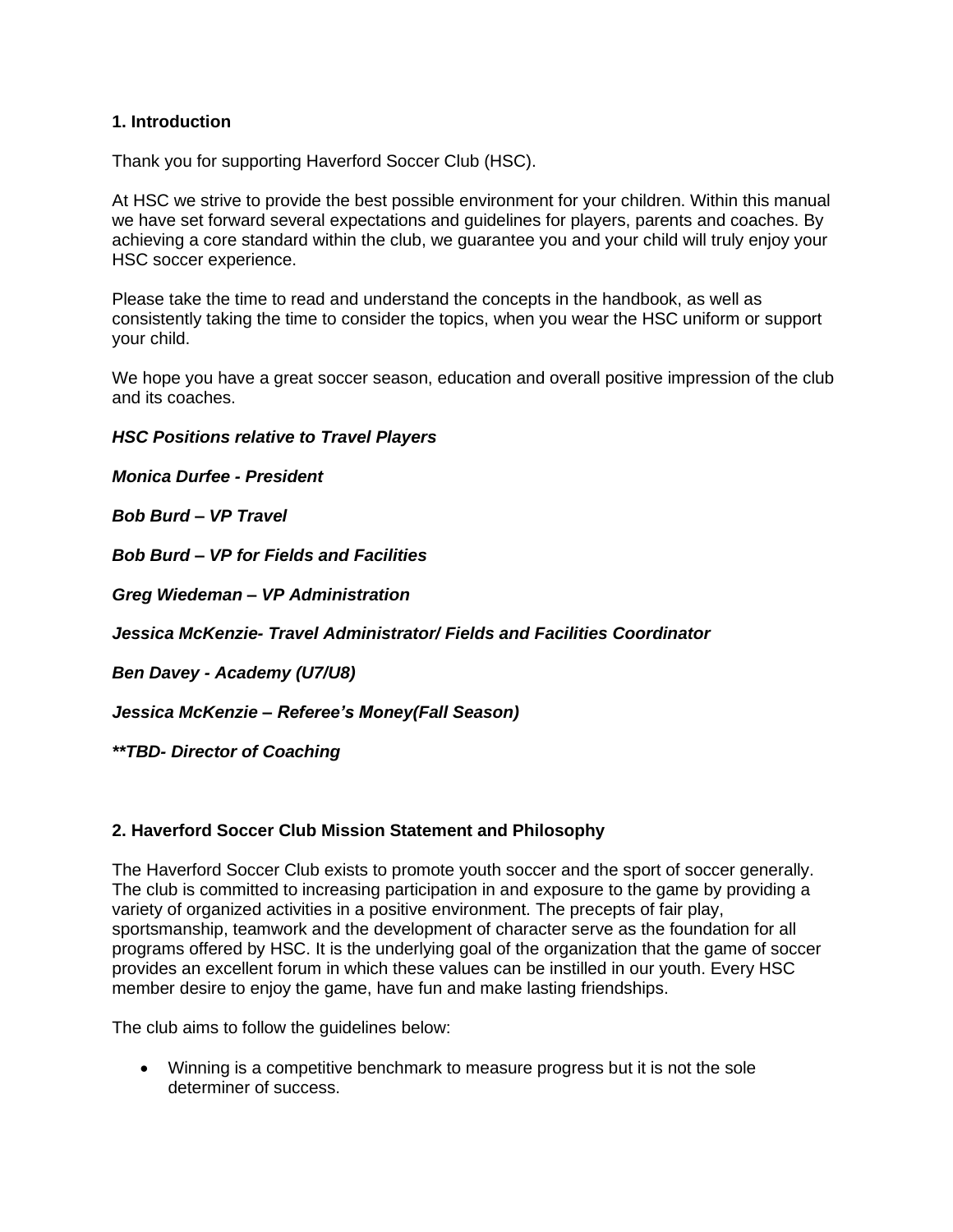- Our benchmark of success comes from developing soccer players into well-rounded, young adults of character who reach their full potential and can excel in a team environment.
- Our goal is to help every player achieve the self-confidence necessary to achieve their goals both on and off the field.
- Our goal is to provide a soccer environment that provides opportunity within a challenging, well-defined coaching set up.
- Our goal is to form competitive teams that can represent the club on all levels. We firmly believe that the environment both on and off the field will lead to teams that are successful on an annual basis.
- Our goal is to maintain a complete and professional approach that delivers a quality soccer education to all our committed members.

#### **All coaches, players and parents are to be cognizant of the Haverford Soccer Club codes of conduct and strictly adhere to those listed on the club website!**

# **3. Child Protection Laws and Clearances for Eastern Pennsylvania Youth Soccer**

All Coaches and Team Managers must follow the guidelines below to follow State protocol:

- **a)** Pennsylvania State Police record <https://epatch.state.pa.us/Home.jsp>
- **b)** PA Child Abuse clearance <https://www.compass.state.pa.us/cwis/public/home>
- **c)** FBI background check (if you haven't resided in Pennsylvania for the last 10 years) [https://www.pa.cogentid.com/index\\_dpw.htm](https://www.pa.cogentid.com/index_dpw.htm)
- **d)** Complete EPSYA Safe Sport/ CDC Training
- **e)** <https://www.epysa.org/mandatory-coach-compliance/>

You will not be allowed to be placed on a roster until these steps have been completed. Eastern Pennsylvania Youth Soccer reserves the right to ask for additional information from an individual and perform additional investigations.

For additional information, please contact your organization representatives or log onto [www.keepkidssafe.pa.gov](http://www.keepkidssafe.pa.gov/)

# **4. Online Concussion Training**

All coaches and team managers are to take the online concussion training annually and email the certificate as a pdf to the **Club Administrator. You will upload your own completed certification on Got Sport. \*\*Gotsport will take you to this training directly**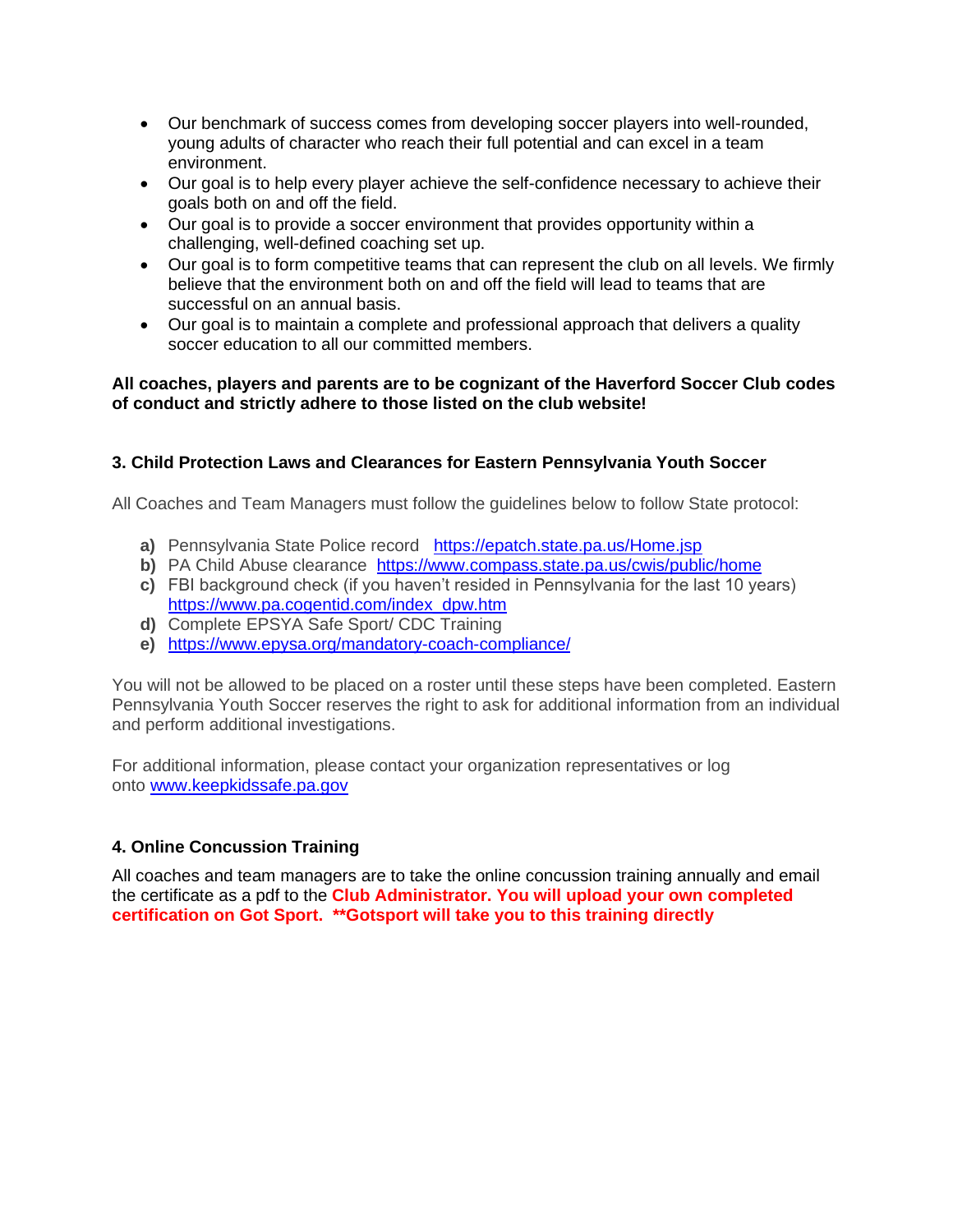#### **5. Player Development**

Long-term player development is the number one goal at HSC. The goal of any program is to develop players to be able to go on to the next level. We have a progressive structure that allows teams and players to compete at a level at which they are capable of being successful.

| Stage 1 | Ages U9-U10 Years  | <b>DEVELOPMENTAL</b> |
|---------|--------------------|----------------------|
| Stage 2 | Ages U11-U12 Years | <b>PROGRESSIVE</b>   |
| Stage 3 | Ages U13-U14 Years | <b>COMPETITIVE</b>   |
| Stage 4 | Ages U15-U18 Years | SHOWCASE / PLACEMENT |

We have a commitment to our players to put them in an environment that is challenging and will continually motivate, develop and enable them to improve. As players mature, we feel it is important to constantly test them at their level, but also at levels beyond their current ability. Technical, tactical, psychological and physical components of the game will all be taught within the structure of the curriculum.

#### **6. Organizational Structure for Boys and Girls Travel Teams**

**All teams are now selected from the calendar year and not birth or school year! For example, player's born between January 1 and December 31, 2008 will now be listed as U12 in the upcoming Fall.**

| Age                       | <b>Game Structure</b> | <b>Max Roster Size</b> | <b>Ball Size</b> | <b>Game Time</b> |
|---------------------------|-----------------------|------------------------|------------------|------------------|
| U9 (2013)                 | 7v7.                  | 12 Players             | 4                | 2 x 25 Minutes   |
| U10 (2012)                | 7v7                   | 12 Players             | 4                | 2 x 25 Minutes   |
| U11 (2011)                | 9v9                   | 16 Players             | 4                | 2 x 30 Minutes   |
| U12 (2010)                | 9v9                   | 16 Players             | 4                | 2 x 30 Minutes   |
| U13 (2009)                | 11v11                 | 18 Players             | 5                | 2 x 35 Minutes   |
| U14 (2008)                | 11v11                 | 18 Players             | 5                | 2 x 35 Minutes   |
| U15 (2007)                | 11v11                 | 22 Players             | 5                | 2 x 40 Minutes   |
| U16 (2006)                | 11v11                 | 22 Players             | 5                | 2 x 40 Minutes   |
| U17/U18 (2004/2005) 11v11 |                       | 22 Players             | 5                | 2 x 45 Minutes   |

NB. For U15-19 teams can roster 22 players but only 18 can dress for the game!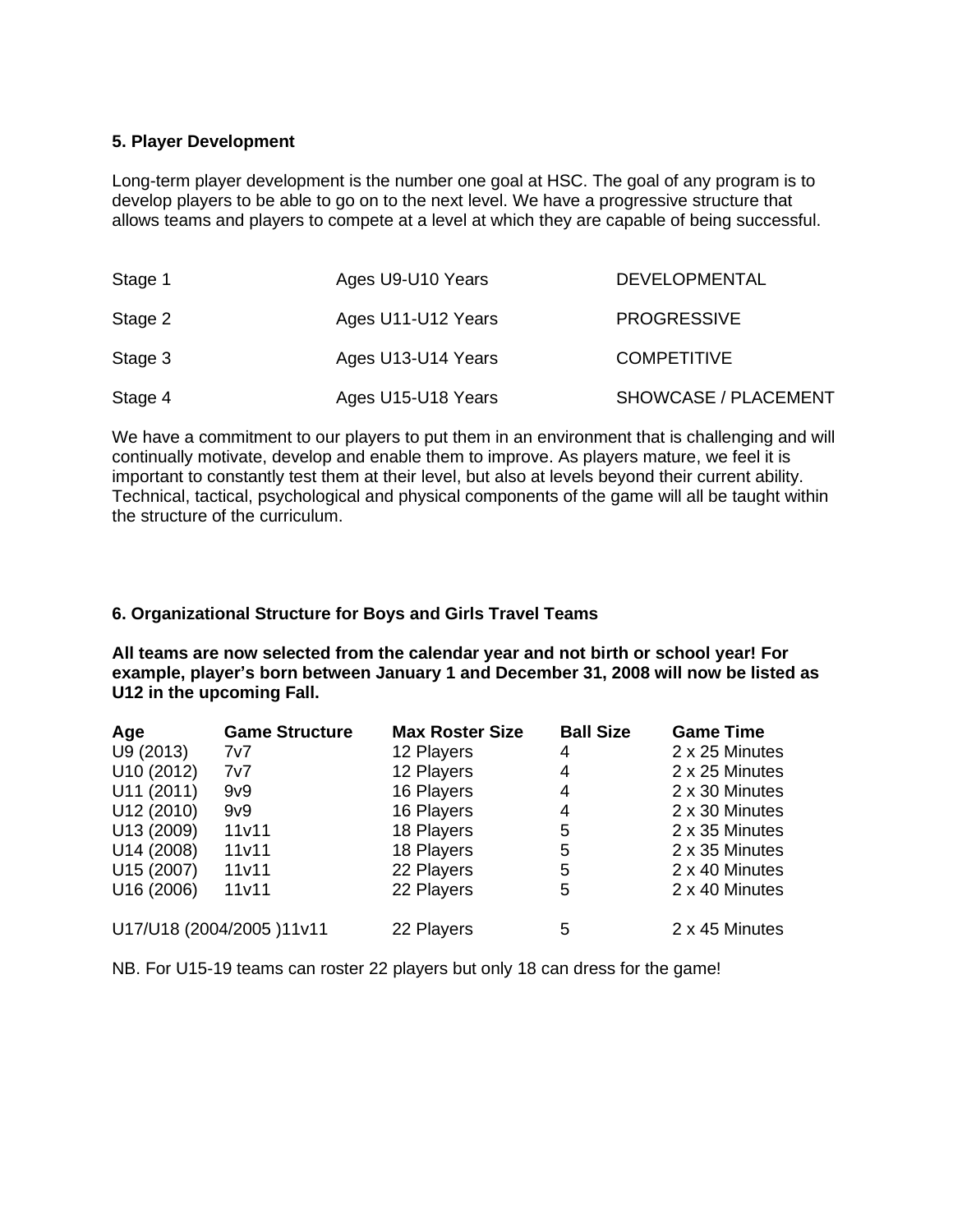#### **Local Leagues**

Central League [www.CentralLeague.org](http://www.centralleague.org/)

U9 to U15 Boys and Girls Local league based in the area between Route 476, Routes 30 and Route 1 Boys play Saturday, Girls play Sunday \*Fall

U15 to U18 Boys (Winter)

League based in Eastern Pennsylvania, Delaware and Northern Maryland Boys play at the weekend over the winter

EDP League [www.edpsoccer.com](http://www.edpsoccer.com/)

Only recommended very good A Teams U9-U19 Girls and Boys (U9 – EDP Futures) League based in NJ/Eastern & Central PA/Delaware/ and Northern Maryland Games can be scheduled for Saturday or Sunday

Intercounty League –

Rock League -

# **7. Travel Team Player Registration Fees and Uniform Costs**

Registration costs are as follows and cover the listed items below

| 1 <sup>st</sup> Child | \$280                                                                    |
|-----------------------|--------------------------------------------------------------------------|
|                       | Fee covers:                                                              |
|                       | Player's pass for the upcoming year $-1st$ August 2019 $-31st$ July 2020 |
|                       | Team registration fee covers - 2019 Fall League only                     |
|                       | Referee's fee - All 2019 Fall League                                     |
|                       | 10 Hours of Fall team training                                           |
|                       | <b>Team Snap registration</b>                                            |
|                       |                                                                          |

2<sup>nd</sup> Child or more \$250 (\$10 Sibling Discount total per subsequent child) As above

The club offers financial aid to parents and application is available on the club website [www.HaverfordSoccer.org](http://www.haverfordsoccer.org/)

NB Teams playing in Tournaments, Leagues (Indoor or Outdoor) outside of the Fall season, State Cups and any other training must pay for these events!

Uniforms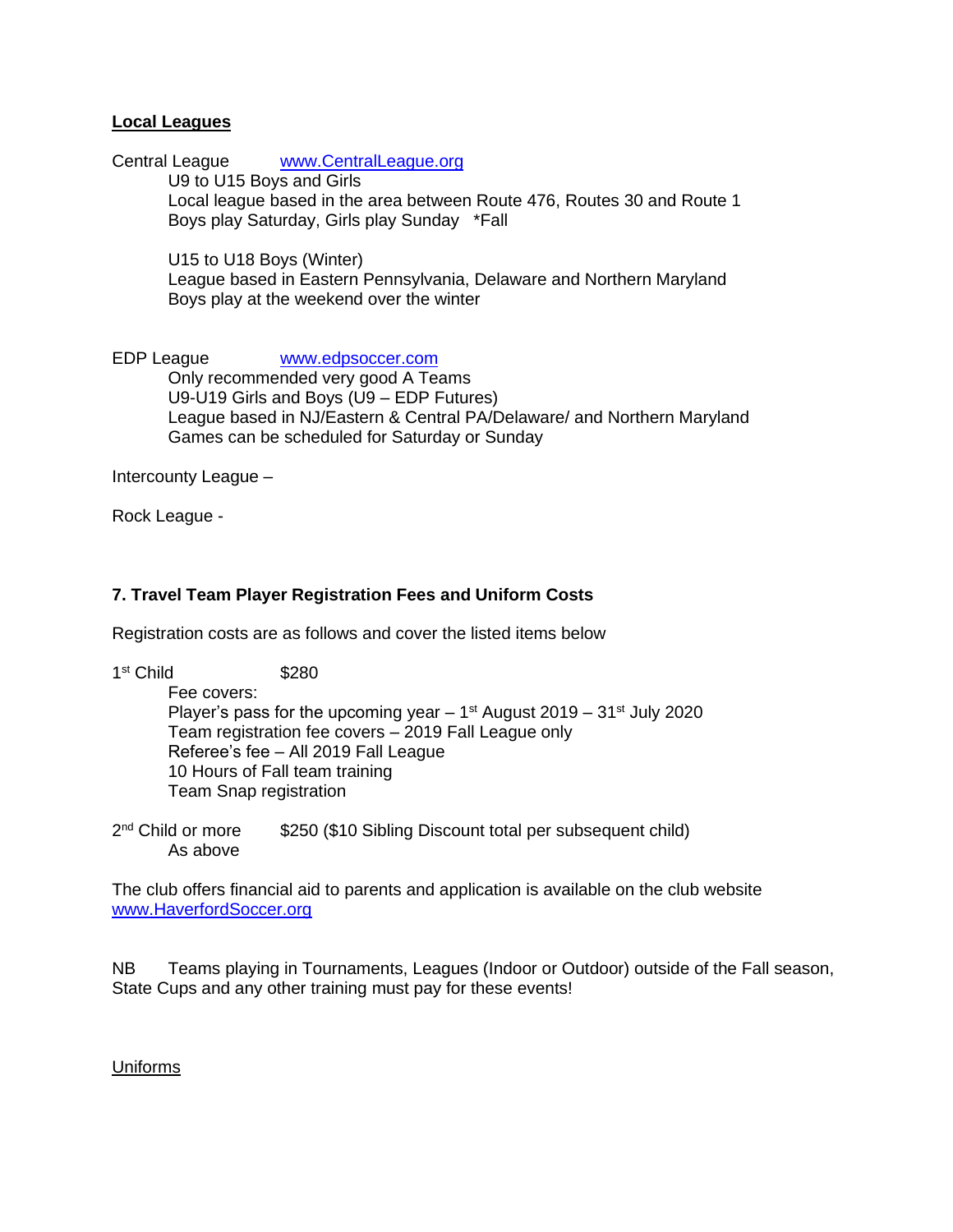They are to be purchased as needs arise and initial cost for the basic package for a player starting in travel is approx.. \$110. Parents may also buy other items such as warm up gear and a Bag

The basic Adidas package includes the following:

2 x Team Shirts

1 x Team Shorts

1 x Team Socks

Travel Teams- will need to order Red Jersey only; unless they want a new White Jersey/ Black Adidas Shirt/ Sock. \*Managers will be sending order links directly to players.

\*\*2022/2023- our Adidas Red Shirts will change designs.

# **8. The Role of the Head Coach**

The head coach is responsible for the overall development of the team and the players. He/she will prepare and conduct weekly training sessions and games. If the head coach is unable to attend due to conflicts with his/her schedule, the head coach will utilize the assistant coach to run the practices.

The head coach will be a positive role model for all members of the club; in particular, to all players. This includes, but is not limited to, timeliness, appropriate attire, professional attitude and demeanor, positive communication and a high level of sportsmanship.

The head coach or manager should contact the club scheduler to request fields for practices and games. All league and State Cup games will be scheduled by the club.

The head coach must also conduct at least two team meetings throughout the year, make suggestions for team structure, provide a season plan including expectations and goals, as well as provide essential information prior to annual tryouts.

Ideally, all teams should have a head coach, an assistant coach and a team manager. Teams may have more than one assistant coach but only two coaches (head and assistant) should be present on the sideline during games. The head coach's responsibility is the coaching of the game and the assistant's is to offer directions to players, time management regarding substitutions etc.

All head coaches are reimbursed the club registration fee as a thank you for the time and commitment they put into the running of the team.

# **9. The Role of the Assistant Coach**

The assistant coach is responsible for helping with the overall development of the team and the players. He/she will assist the head coach with the weekly training sessions and games. If the assistant coach is unable to attend games or practices due to conflicts with his/her schedule, the assistant coach is to inform the head coach.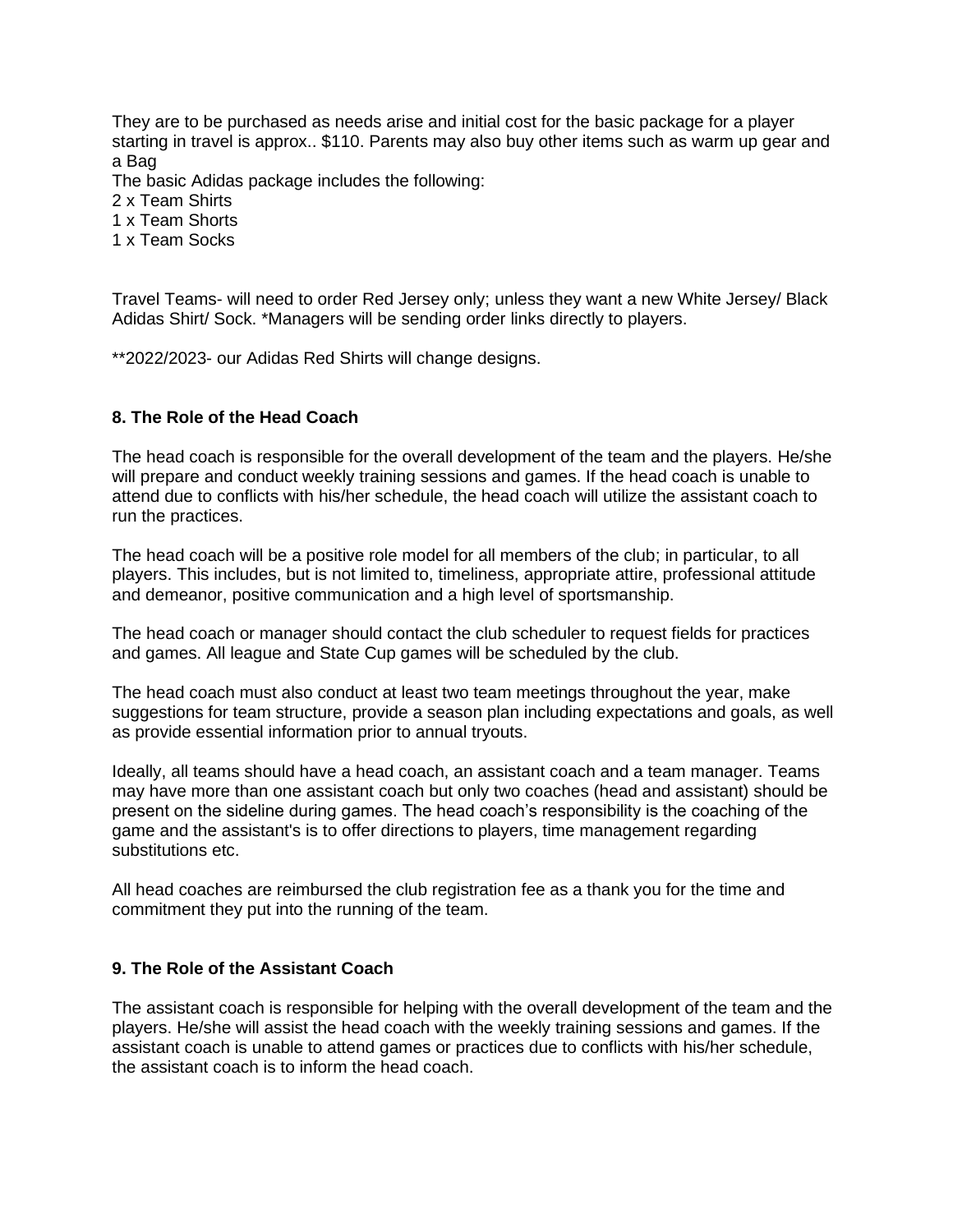The assistant coach will be a positive role model for all members of the club, to all players. This includes, but is not limited to, timeliness, appropriate attire, professional attitude and demeanor, positive communication and a high level of sportsmanship.

# **10. The Role of the Team Manager**

The team manager is responsible for the overall administration of the team and the players. He/she will assist the head coach with notifying the players of the weekly training sessions and games. The manager is responsible for all the player's registration cards and for filling out the weekly roster based on player availability. The manager is responsible for contacting the opposing team's manager and liaising with the game time and field location. The manager is in control of the finances of the team and collecting dues for teams entering tournaments and State Cups. The manager is responsible for collecting referee's fees from the club and paying officials before the games.

The team manager is responsible for collecting, keeping and maintaining the team folder that should include the following elements that is to be available at all games

- Roster Sheets (on GotSport)
- Player cards (Will be virtual/ however print them out incase a ref wants a paper copy)

Team managers should update the Team Snap page to confirm training and playing schedules, game times, Tournaments and meeting schedules, etc.

All team managers are reimbursed club registration fees as a thank you for the time and commitment they put into the administration of the team.

# **11. Tryouts – Not applicable to 2020/2021 Season**

Tryouts are conducted annually in the spring for the upcoming fall season. The club hires independent evaluators who give constructive feedback to the relevant HSC coaches. All players interested in attending tryouts must register via the HSC website registration process. All team players must attend at least one club tryout–if players cannot attend their own age group, they should attend the age group above and let the tryout administrators know. If players cannot attend any of their age-groups tryouts, due to illness, injury etc., they must contact the Director of Coaching and Training who will liaise with the head coach for that age group and ascertain the team that the player will join for the upcoming fall season.

Players that would like to "play up" in an older age group should email the President and VP Travel requesting permission and stating the reasons for the club to allow this to happen. In extenuating circumstances, the club may grant this opportunity.

Coaching assignments for teams will be made by the VP of Travel and the Director of Coaching. Players will be notified of the results within two weeks of the final tryout date in each age group. Players will be given 48 hours to accept a place on each team.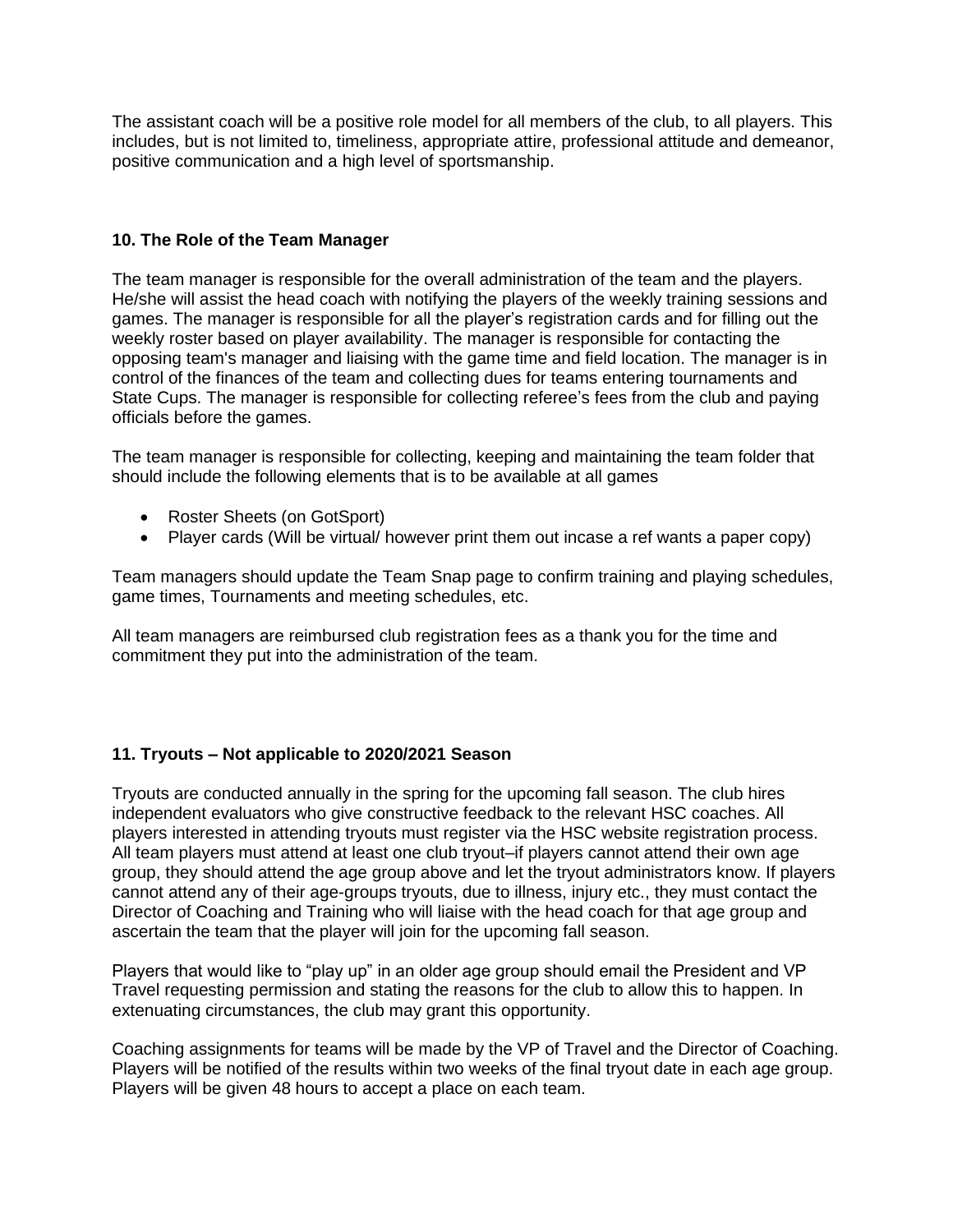# **12. Team Commitments**

After each player accepts then he/she must be aware of all the calendar commitments for their team. Team practices will generally commence annually in June.

An initial team meeting will be conducted in May/June. At that time, information covering the upcoming season will be provided to all families.

The information will include:

- An introduction to the head coach, assistant coach and team manager
- Uniform costs and ordering instructions (this may be coordinated before the meeting due to ordering timelines)
- Fee schedule
- Training schedule
- League structure
- Initial tournament schedule
- Team roster and contact information for TeamSnap.com

In addition to the administrative information received the family will be expected to complete and their Got Sport registration, upload birth certificates for proof of age; and photo for their player cards.

# **13. Training and Player Commitment**

The days and times of training are determined by the VP Travel, Club Scheduler and the Director of Coaching. This determination is made by field availability and considers the other teams in the club. All club teams ages U9-U18 practice twice a week in the fall season, once a week during the winter, and teams playing in the spring at least once per week. Each age group and level of team has specific variations that are listed below.

Players should make every effort to attend all training sessions, as we feel that if a player misses a training session they are missing an opportunity to develop. We also believe in a balanced life and understand that there may be situations where a player may have to miss practice. If a player must miss a practice, they should inform the head coach and team manager by following the club guidelines–utilization of TeamSnap.com and phone call/email to the respective parties concerned.

There is an understanding that a commitment to a team is a commitment to attend and train at as many sessions as possible. Below are the guidelines for the relevant teams and ages in the club.

# **Fall Season (Suggested)**

All Teams–U9 to U15 Boys and Girls

• Pre-Season Team Week \*\*any week during summer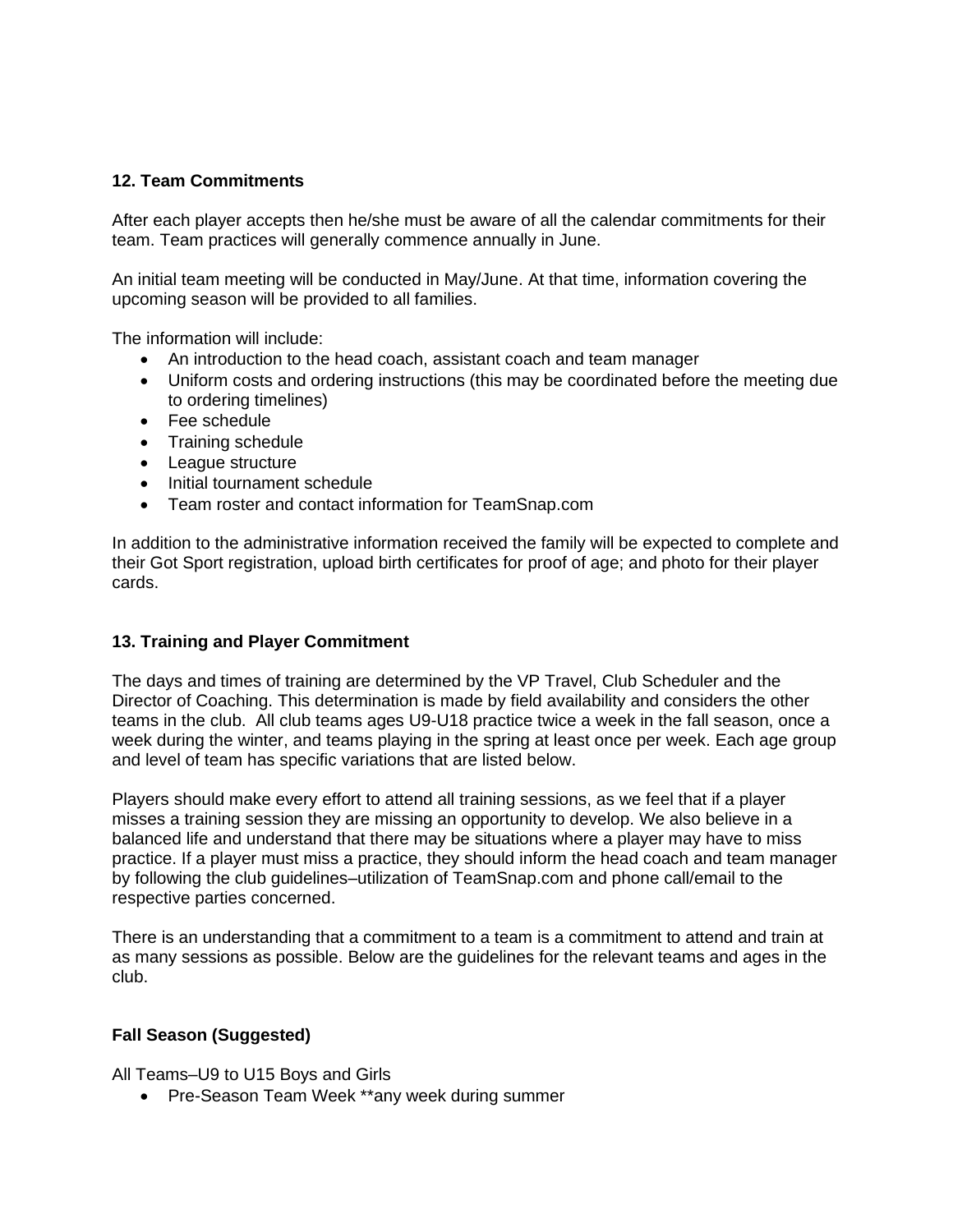- 3 x Tournaments–Pre-Season (August), Mid-Season (October) and Post Season (Welsh Cup)
- 20 practices–2 practices per week over 10-week season
- League play (7-10 game season September to November)

U15 Boys and Girls

- Pre-Season Team Week (August) Suggested
- 2 x Tournaments–Pre-Season (August), Mid-Season (October)
- 10 practices–1 practice per week over 10-week season
- League play (10 game season September to November)

# **Winter Season (Suggested)**

'A' Teams–U9 to U14 Boys and Girls

- Training 1 x per week as a team
- Training 1 x per week as an individual as part of an individual program
- Indoor League–Futsal or small-sided play

'A' Teams–U15 to U18 Boys and Girls

- Training 1 x per week as a team
- Training 1 x per week as an individual as part of an individual program
- Indoor League–Futsal or small-sided play

'B' and 'C 'Teams–U9 to U14 Boys and Girls

- Training 1 x per week as a team or as part of an individual program
- Indoor League–Futsal or small-sided play

'B' Teams–U15 / U18 Boys and Girls

- Training 1 x per week as a team or as part of individual program
- Indoor League–Futsal or small-sided play

# **Spring Season (Suggested)**

'A' Teams–U9 to U14 Boys and Girls

- Training 1 or 2 x per week as a team
- A State Cup–National, Presidents or Challenge dependent on team level
- Tournaments–Dependent on team
- Spring League (CLS or PAGS/EDP)

'A' Teams–U15 / U18 Boys and Girls

- Training 1 or 2 x per week as a team
- A State Cup–National, Presidents or Challenge dependent on team level
- Tournaments–Dependent on team
- Spring League (CLS or PAGS/EDP)

'B' and 'C' Teams–U9 to U18 Boys and Girls

- Training 1 x per week as a team
- Tournaments–Dependent on team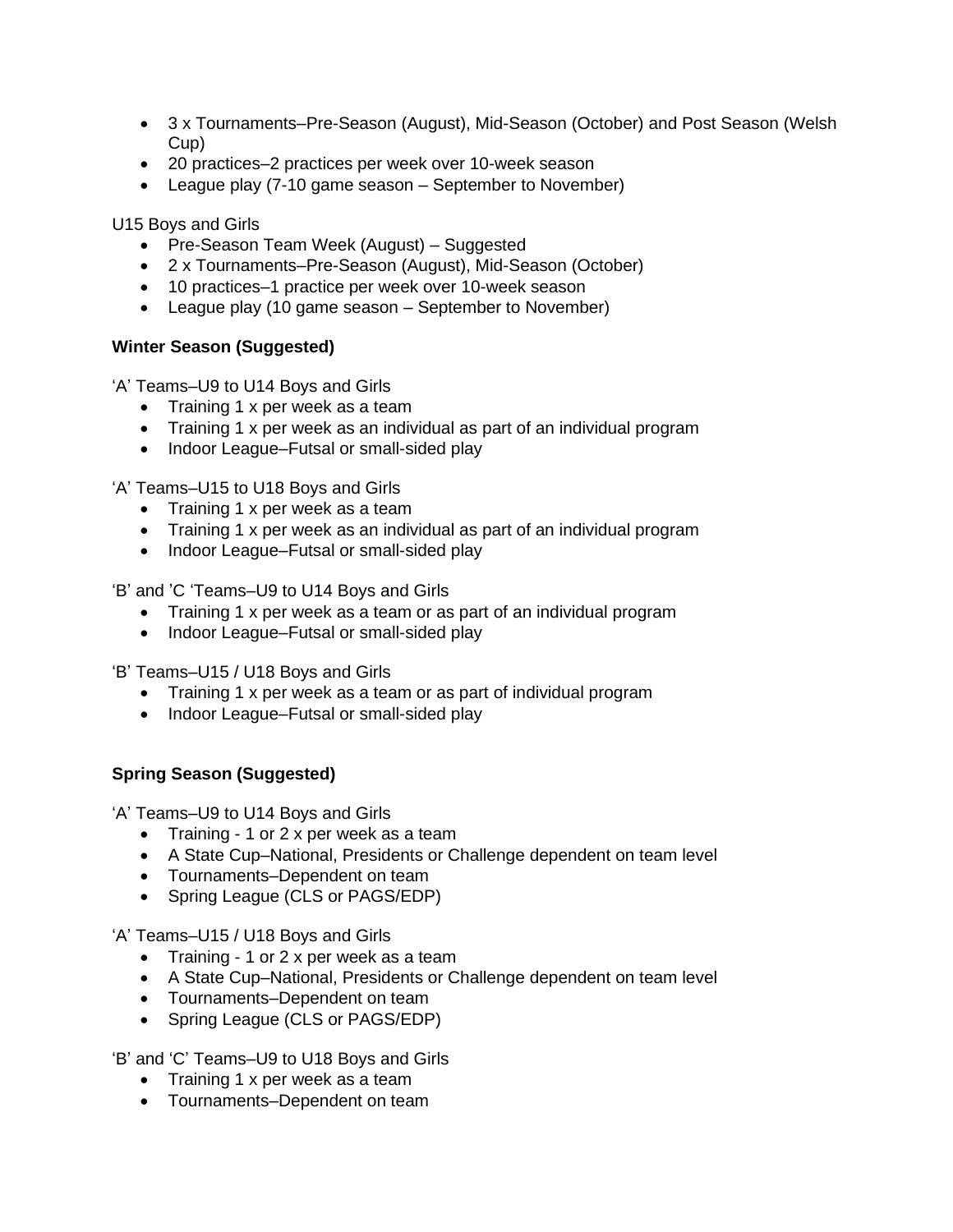• Spring League (CLS or PAGS)

#### **Paid Professional Head Coaches**

All teams in the fall receive 10 hours of free professional training provided for by the club and paid for by individual player registration fees.

Teams interested in having a paid professional coach for the fall (August to November) or the year (August to May) should contact the Director of Coaches and Training to discuss their needs and requirements.

NB All Haverford SC Elite teams have a full time paid professional coach.

#### **14. Playing Time**

#### U9/U10

At least 50% in each game. If a player plays a complete half in goal, that player must be given the opportunity to play at least 25% of the total game time on the field.

#### U11/U12

At least 25% in each game. If a player plays a complete half in goal, that player must be given the opportunity to play at least 25% of the total game time on the field: provided that, in these age groups, the coach alone will determine playing time (i) on First Division and Cup teams, and (ii) in league playoff games, and (iii) in clearly designated semifinal and final of tournaments.

#### U14 to U19

The coach alone will determine playing time.

#### **15. Referee Fees**

Referee fees are **only** covered during the Fall season by the club and will be given out before the Fall season starts. All other referee fees for games are paid by the individual team. Each team only pays half of the match fees – it doesn't matter whether you are home or away! Local leagues do not allocate assistant referees for any U9/U10/U11 games For all other events (except tournaments and indoor leagues) the team is responsible for splitting the referee and assistant referee fees with the opposing team, eg. Spring league, friendly scrimmages and State Cup games.

| <u>Age</u> | Referee | AR 1 | AR <sub>2</sub> | Total |
|------------|---------|------|-----------------|-------|
| U9/U10     | \$37    |      |                 |       |
| U11/U12    | \$46    | \$34 | \$34            | \$114 |
| U13/U14    | \$54    | \$38 | \$38            | \$130 |
| U15/U16    | \$66    | \$42 | \$42            | \$150 |
| U17/U18    | \$72    | \$48 | \$48            | \$168 |

#### <https://www.epysa.org/referee-fees/>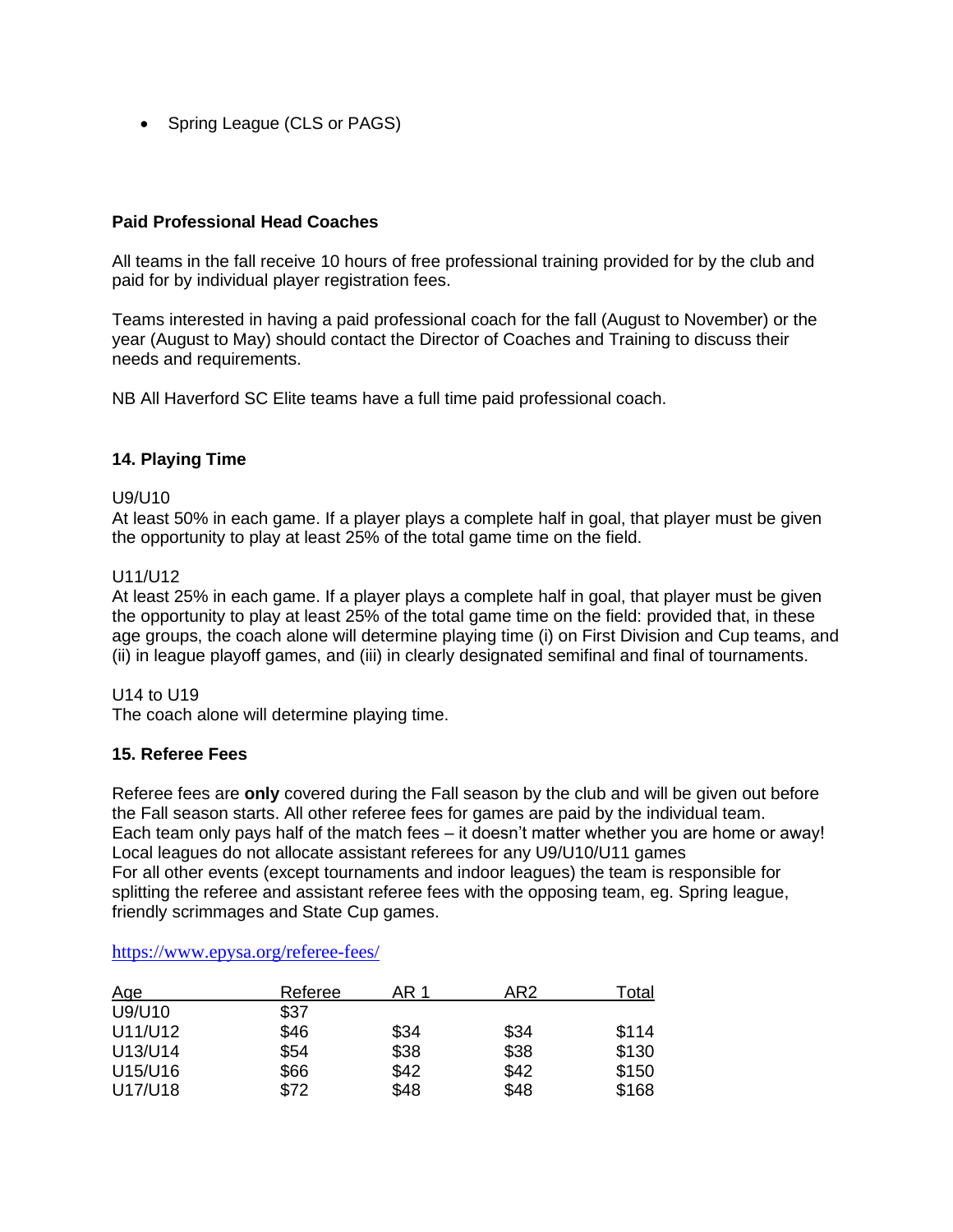# **16. Communication Protocol**

Your coach will only discuss the performance of your child and we encourage you to do the same. Each player no matter the level will always have areas to improve upon–that should be the focus of your discussions. Challenging everyone will always have a positive impact on each team. Coaches should be approachable and willing to discuss your son or daughter.

All coaches should give verbal feedback throughout the season and the year and written feedback at the end of the fall season.

24-Hour Rule–All parents are to be instructed that there is to be no communication between parents and coaches regarding contentious game situations within 24 hours of the end of the game. This "cooling off period" will allow all concerned parties to reflect on the situation and then make considered decisions.

All coaches that are looking to use guest players (for tournaments or games) from other HSC teams or other club teams should, as a common courtesy, ask the player's current coach to make sure there are not any scheduling conflicts before confirming with the player.

All coaches should use the relevant HSC league or state representative to liaise with the respective governing body and should not communicate directly with the league or governing body personally.

Team Snap 24 Hour Game Rule – Parents are asked to contact the Head Coach if they change their child's availability within 24 hours of a game or Tournament – please let the Coach know rather than just changing Team Snap availability!

#### **17. Tournaments**

Tournament information including dates and costs can be found on the following websites: [WWW.EPYSA.org](http://www.epysa.org/) [WWW.GotSoccer.com](http://www.gotsoccer.com/)

#### **Welsh Cup**

Haverford Soccer Club organizes and runs the Welsh Cup, a one-day tournament for boys and girls ages U8 to U14 year, it is always the weekend before Thanksgiving. 2020 Dates Girls Saturday 21<sup>st</sup> November 2020 Boys Sunday 22<sup>th</sup> November 2020

All HSC teams at these ages are expected to attend this local event. Each team must provide volunteers to assist in the running of this annual event as it is the major fundraiser for the club.

**All Tournament Fees are paid for by the Individual HSC Team and not by the club.**